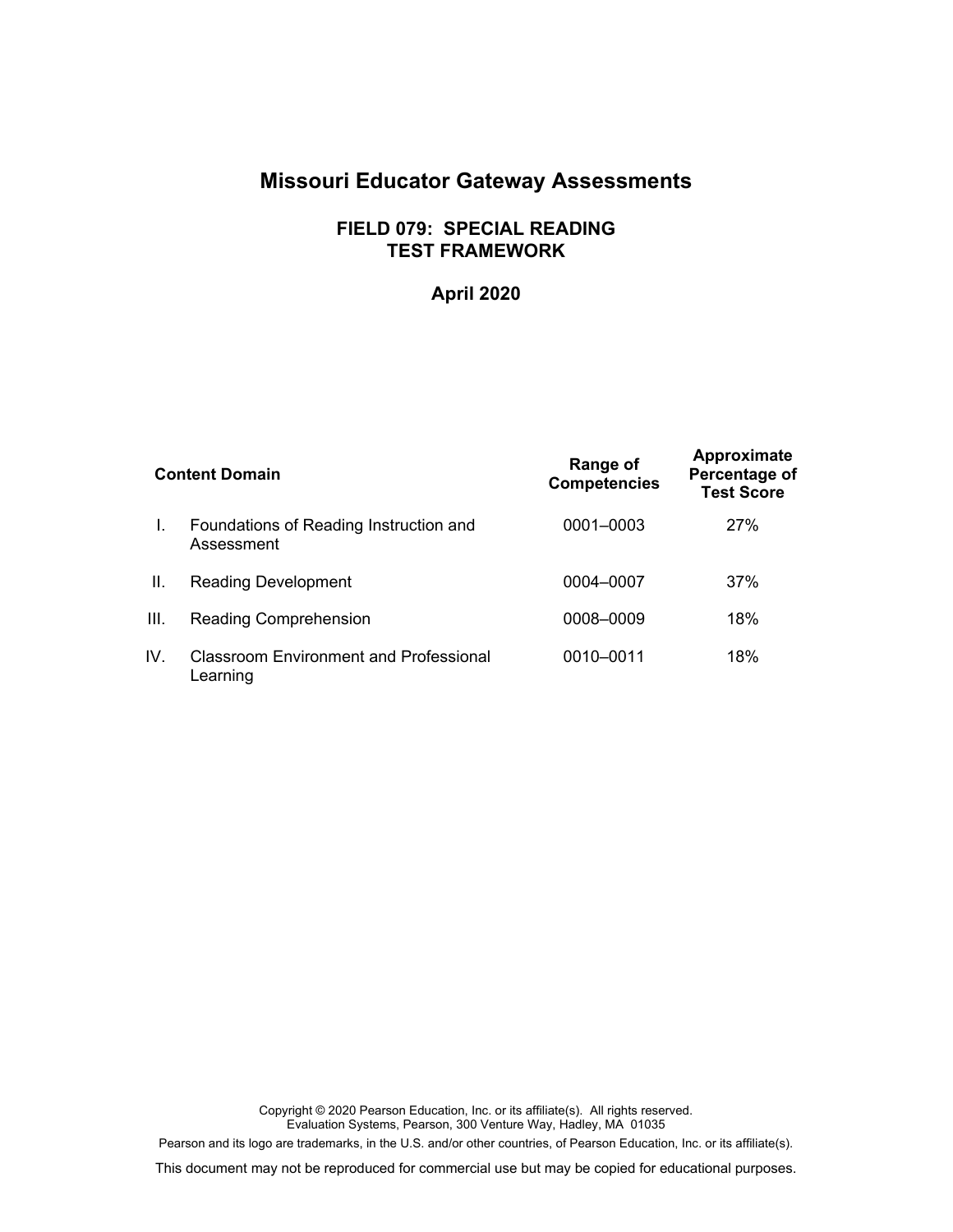# **Missouri Educator Gateway Assessments TEST FRAMEWORK FIELD 079: SPECIAL READING**

#### **FOUNDATIONS OF READING INSTRUCTION AND ASSESSMENT**

#### **0001 Demonstrate knowledge of theories and foundations of literacy development.**

For example:

- 1.1 Demonstrate a comprehensive knowledge of theoretical, historical, and scientifically based research components of reading development and implications of major research findings for reading instruction (e.g., concepts of print, phonemic awareness, phonics, fluency, vocabulary, text comprehension).
- 1.2 Demonstrate knowledge of theoretical, historical, and evidence-based components of writing development, processes, and foundational skills.
- 1.3 Demonstrate knowledge of linguistic foundations of language and literacy development (e.g., stages of oral language acquisition; stages of literacy development, including the interrelated development of reading, writing, and spelling; linguistic factors affecting secondlanguage and literacy development and instruction).
- 1.4 Demonstrate knowledge of psychological, cognitive, and sociological factors (e.g., physical, social, emotional, cognitive) that influence reading and writing development and instruction (e.g., automaticity, executive function, attention, verbal memory, processing speed, graphomotor control).
- 1.5 Demonstrate knowledge of environmental, cultural, and motivational factors that influence literacy development (e.g., language spoken at home, literacy experiences, cultural values).
- 1.6 Demonstrate understanding of common characteristics of readers and the importance of providing differentiated reading instruction to all students.

Copyright © 2020 Pearson Education, Inc. or its affiliate(s). All rights reserved. Evaluation Systems, Pearson, 300 Venture Way, Hadley, MA 01035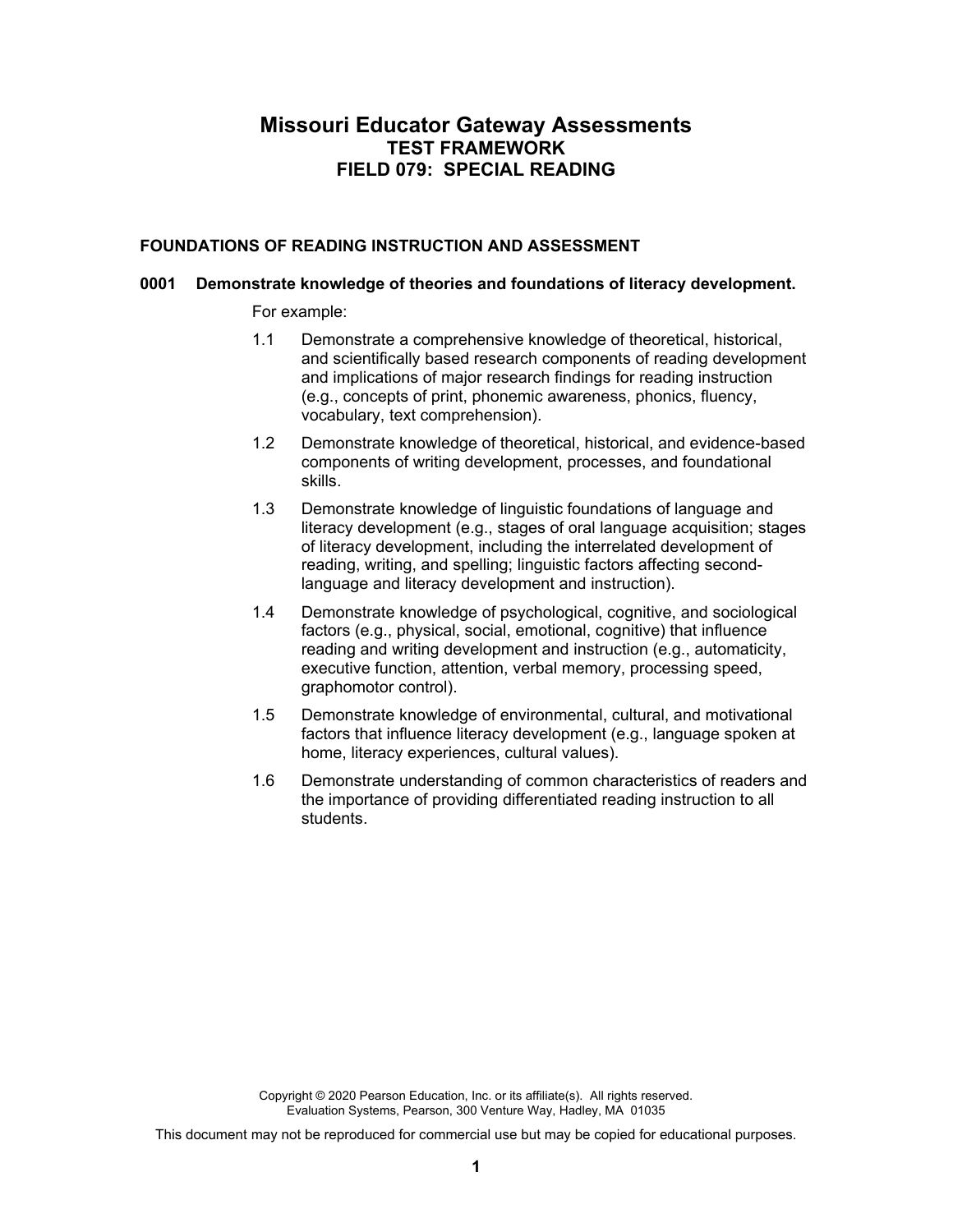# **0002 Apply knowledge of foundations of scientifically based and evidence-based reading instruction.**

For example:

- 2.1 Apply knowledge of scientifically based, evidence-based, and standards-based principles of reading instruction and intervention (e.g., applying data-based decision making, deconstructing and aligning reading standards).
- 2.2 Apply knowledge of the interrelationships between listening, speaking, reading, writing, viewing, and visually representing when planning and implementing instruction.
- 2.3 Apply knowledge of ways to plan and implement differentiated reading instruction that incorporates explicit explanation, teacher modeling, guided practice, independent practice, and feedback.
- 2.4 Apply knowledge of instructional approaches (e.g., flexible grouping, scaffolding, differentiation, intervention, extension) to address the needs of students with various developmental levels, cognitive abilities, reading proficiency levels, background knowledge and experiences, and/or linguistic backgrounds.
- 2.5 Apply knowledge of principles of reading instruction related to at-risk readers (e.g., promoting positive transfer of reading skills from the primary language, activating prior knowledge before reading, using oral language to contextualize new vocabulary and content presented in texts, using visual aids and manipulatives, scaffolding reading assignments and related academic tasks).
- 2.6 Apply knowledge of the use of instructional practices, approaches, and methods for eliciting students' engagement in and motivation for reading and promoting students' self-efficacy with regard to reading.
- 2.7 Apply knowledge of ways to evaluate literacy programs, curriculums, technology resources, and other instructional materials to ensure they are scientifically research-based, aligned with state and national standards, and appropriate for meeting students' evidence-based strengths and needs.

Copyright © 2020 Pearson Education, Inc. or its affiliate(s). All rights reserved. Evaluation Systems, Pearson, 300 Venture Way, Hadley, MA 01035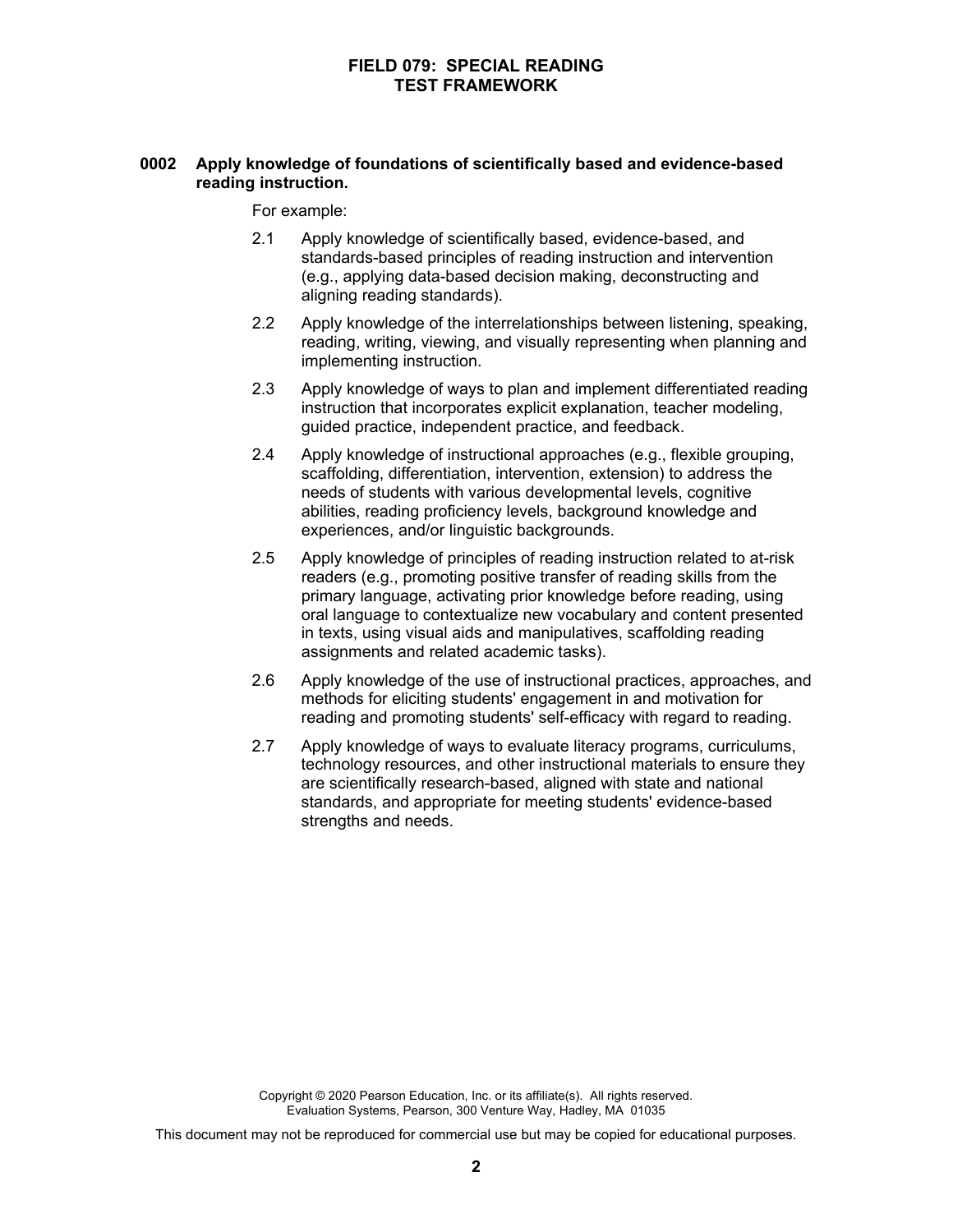#### **0003 Apply knowledge of foundations of reading assessment.**

For example:

- 3.1 Demonstrate knowledge of the role of assessment in guiding standards- and evidence-based reading instruction, intervention, and extension in the classroom; and informing program planning at school, district, and state levels.
- 3.2 Demonstrate knowledge of concepts related to assessment (e.g., validity, reliability, bias issues, differences between quantitative and qualitative data, the importance of administering assessments with fidelity) and the importance of using multiple data sources to inform instructional planning.
- 3.3 Demonstrate knowledge of characteristics, uses, and limitations of various assessment types (e.g., formal, informal, formative, summative).
- 3.4 Apply knowledge of the ability to select, administer, and interpret the results of assessments for various purposes (e.g., screening, identifying, instructional planning, progress monitoring, measuring outcomes).
- 3.5 Apply knowledge of ways to administer appropriate assessments to determine students' independent, instructional, and frustration reading levels; and demonstrate the ability to interpret the results of such assessments.
- 3.6 Demonstrate knowledge of state and district assessment frameworks, proficiency standards, and benchmarks and how to interpret data for specific purposes (e.g., identifying strengths and needs in a school's reading curriculum).
- 3.7 Apply knowledge of strategies for providing leadership to and collaborating with school personnel in developing, selecting, and administering effective and current reading assessments.
- 3.8 Apply knowledge of strategies for providing leadership to and collaborating with school personnel in analyzing, interpreting, and using assessment results for instructional decision making in the classroom and school.
- 3.9 Apply knowledge of strategies for analyzing, reporting, and explaining assessment results to a variety of stakeholders (e.g., school personnel, families, students).
- 3.10 Apply knowledge of the components and features of comprehensive reading assessment models, including Missouri's multi-tiered system of supports (MTSS) (e.g., consistent progress monitoring, appropriate documentation of assessment results, implementation of interventions).

Copyright © 2020 Pearson Education, Inc. or its affiliate(s). All rights reserved. Evaluation Systems, Pearson, 300 Venture Way, Hadley, MA 01035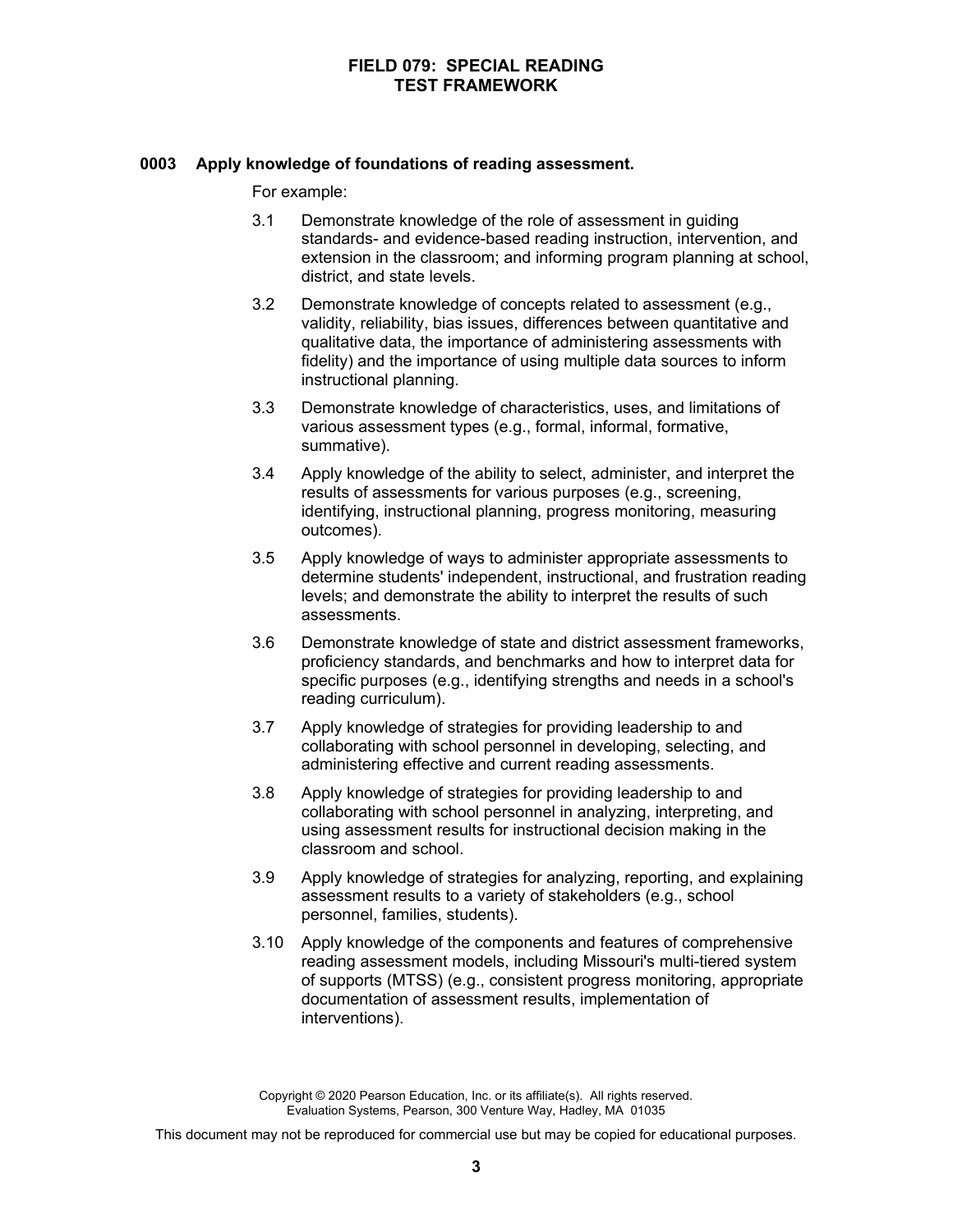#### **READING DEVELOPMENT**

#### **0004 Apply knowledge of emergent literacy skills and phonological and phonemic awareness.**

For example:

- 4.1 Demonstrate knowledge of key concepts and reading strategies related to emergent literacy skills, such as concepts of print (e.g., book-handling, print carries meaning, the directionality of print, the ability to track print in connected text).
- 4.2 Apply knowledge of the continuum of phonological- and phonemicawareness skill development (i.e., segmenting sentences into words; blending and segmenting syllables; blending and segmenting onset/rime, including identifying and producing rhyming words and alliteration; identifying beginning, medial, and final phonemes in words; and blending, segmenting, deleting, adding, and substituting phonemes in words) and strategies to promote students' development along the continuum in systematically planned instruction.
- 4.3 Demonstrate knowledge of strategies and evidence-based practices for letter recognition and formation.
- 4.4 Demonstrate knowledge of the alphabetic principle (e.g., identifying the most common sound or sounds associated with each letter of the alphabet) and strategies and practices for promoting development and reinforcement in letter-sound correspondence.
- 4.5 Demonstrate knowledge of key concepts and scientifically based reading research in phonemic awareness, including the critical role of phonemic awareness in learning to read an alphabetic language.
- 4.6 Apply knowledge of methods for teaching phonemic awareness (e.g., explicitly teach articulatory features of phonemes, use manipulatives to represent phonemes, explicitly teach English phonemes that English Learners may not have in their primary language).
- 4.7 Apply knowledge of the distinction between phonological awareness (i.e., the awareness that oral language is made up of smaller units, such as spoken words and syllables) and phonemic awareness (i.e., a specific type of phonological awareness involving the ability to distinguish the separate phonemes in spoken words).
- 4.8 Apply knowledge of ways to select and use developmentally appropriate oral language and writing processes (e.g., use of invented spelling) to support and reinforce students' development in emergent literacy skills and phonemic awareness.
- 4.9 Apply knowledge of ways to provide research-based, evidence-based, and developmentally appropriate assessment, instruction, differentiated instruction, intervention, extension, and ongoing progress monitoring in emergent literacy skills and phonological and phonemic awareness.

Copyright © 2020 Pearson Education, Inc. or its affiliate(s). All rights reserved. Evaluation Systems, Pearson, 300 Venture Way, Hadley, MA 01035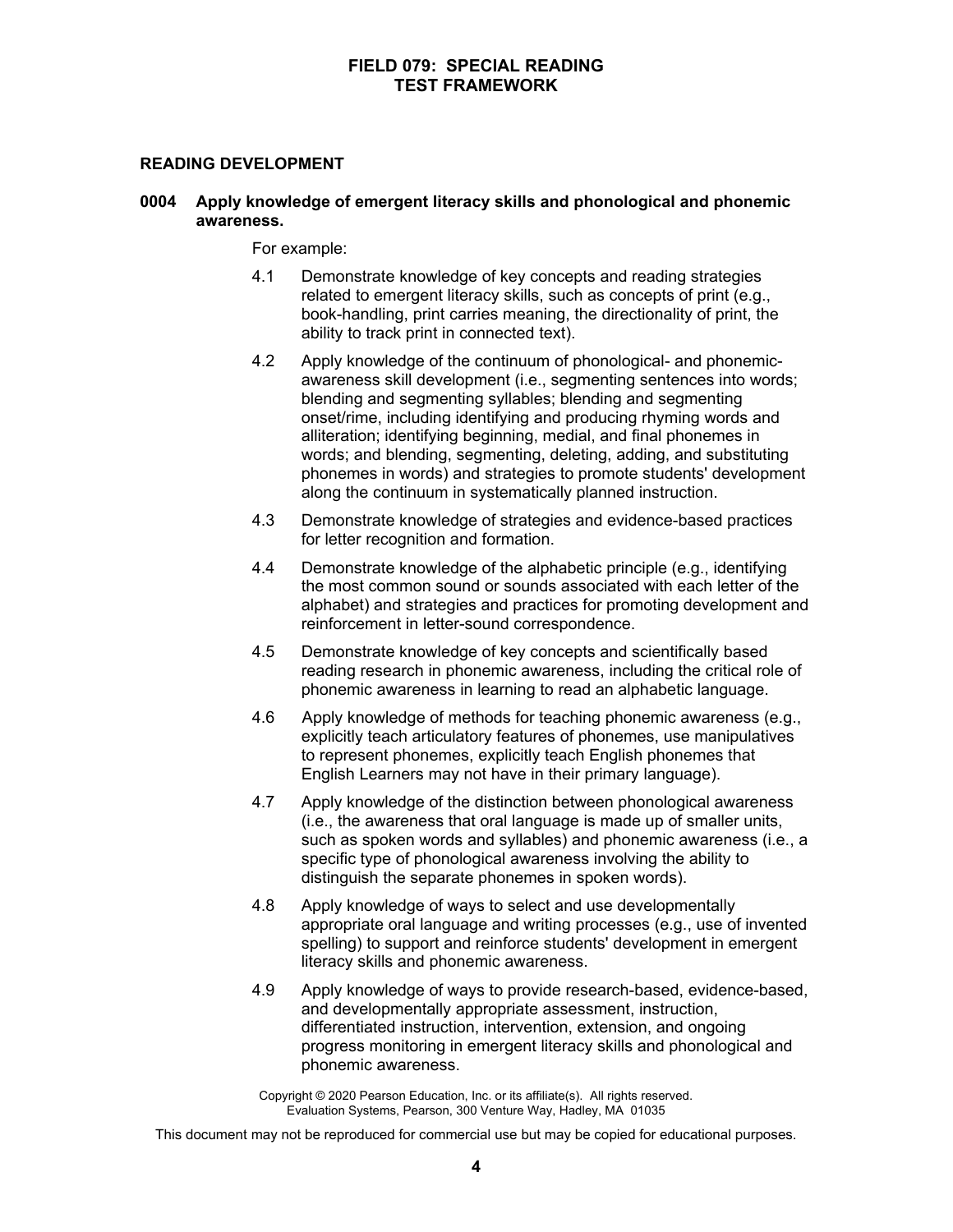#### **0005 Apply knowledge of phonics and word analysis.**

For example:

- 5.1 Apply knowledge of key concepts in phonics (e.g., the role of phonics in developing accurate decoding and automaticity, the reciprocity between decoding and encoding) and the importance of providing explicit, systematic phonics instruction.
- 5.2 Apply knowledge of key terminology and concepts in phonics, including types of consonant and vowel sounds and common regular letter combinations (e.g., digraphs, blends, diphthongs).
- 5.3 Apply knowledge of regular and irregular high-frequency words and common inflectional endings (e.g., –s, –ed, –ing).
- 5.4 Apply knowledge of syllable patterns (e.g., open, closed), syllabication skills, morphemes (e.g., word roots, derivational affixes), and structural analysis skills (e.g., base words, prefixes, suffixes) to develop students' accurate, automatic decoding of multisyllable words.
- 5.5 Apply knowledge of spelling development and appropriate guidelines for teaching letter-sound correspondences, vowel patterns, and orthographic guidelines at each level of development.
- 5.6 Demonstrate knowledge of the role of high-frequency words in accurate, automatic reading of grade-level text; and evidence-based practices for promoting students' accurate, automatic decoding of high-frequency words with both regular and irregular spellings.
- 5.7 Apply knowledge of ways to select and use developmentally appropriate oral language and writing processes to support and reinforce students' development in phonics and word analysis.
- 5.8 Apply knowledge of ways to provide research-based, evidence-based, and developmentally appropriate assessment, instruction, differentiated instruction, intervention, extension, and ongoing progress monitoring in phonics and word analysis.

Copyright © 2020 Pearson Education, Inc. or its affiliate(s). All rights reserved. Evaluation Systems, Pearson, 300 Venture Way, Hadley, MA 01035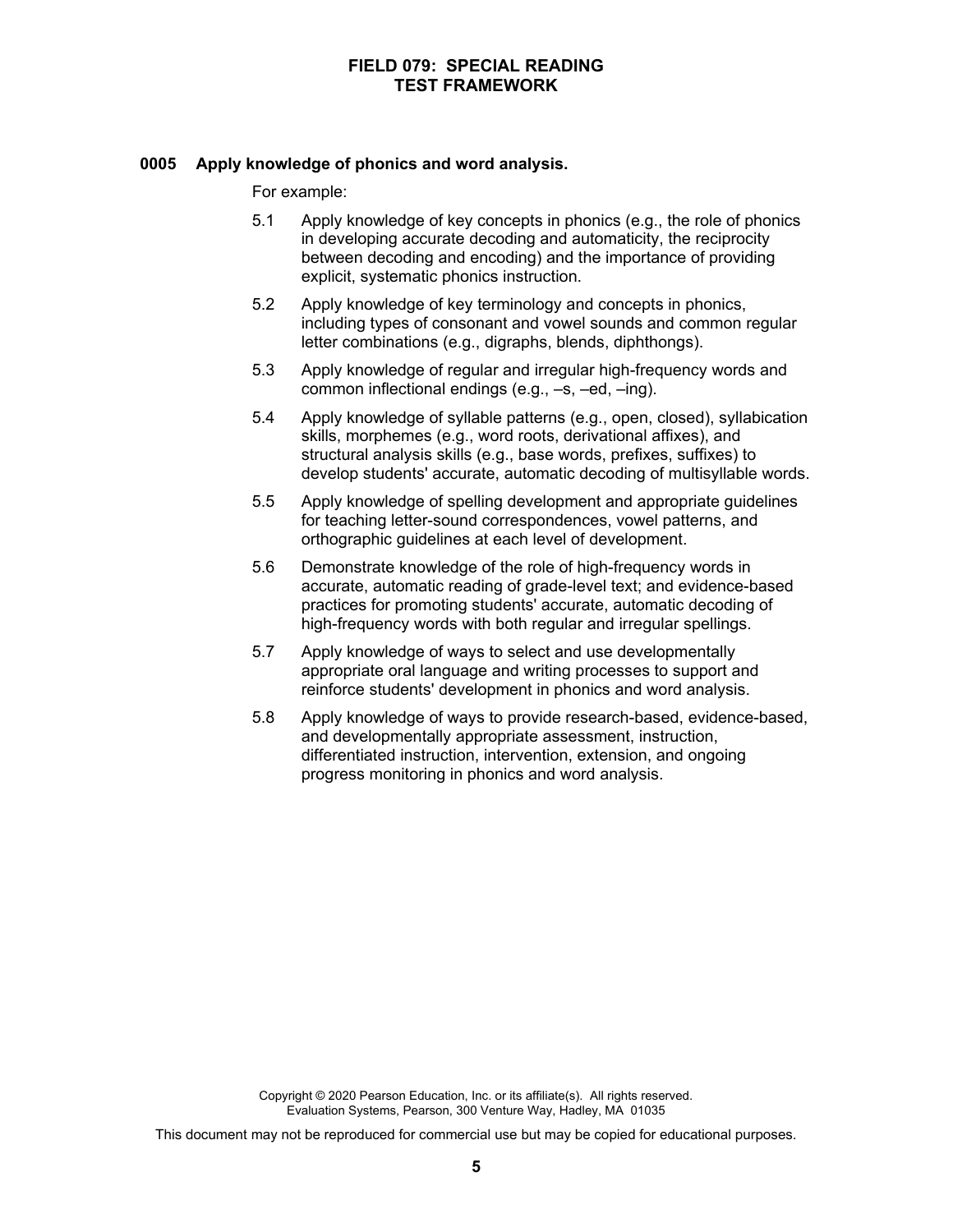#### **0006 Apply knowledge of reading fluency.**

For example:

- 6.1 Apply knowledge of the role of automaticity in reading fluency and comprehension.
- 6.2 Apply knowledge of the key indicators of fluency (i.e., accuracy, rate, and prosody—expression and appropriate phrasing).
- 6.3 Apply knowledge of the importance of providing explicit instruction in fluency designed for students at different stages of reading development.
- 6.4 Demonstrate knowledge of the relationship between oral and silent reading as it relates to the development of fluency.
- 6.5 Demonstrate knowledge of the importance of incorporating accountability for comprehension in instructional activities focused on developing students' reading fluency.
- 6.6 Demonstrate knowledge of common factors that disrupt fluency (e.g., lack of automaticity, limited decoding skills, lack of vocabulary knowledge, insufficient background knowledge, comprehension skills).
- 6.7 Apply knowledge of ways to select appropriate texts for developing fluency at different stages of reading development (e.g., using decodable texts aligned with phonics patterns students have learned, exposing students to a wider range of texts and content vocabulary as development progresses).
- 6.8 Apply knowledge of ways to provide research-based, evidence-based, and developmentally appropriate assessment, instruction, differentiated instruction, intervention, extension, and ongoing progress monitoring in the components of reading fluency.

Copyright © 2020 Pearson Education, Inc. or its affiliate(s). All rights reserved. Evaluation Systems, Pearson, 300 Venture Way, Hadley, MA 01035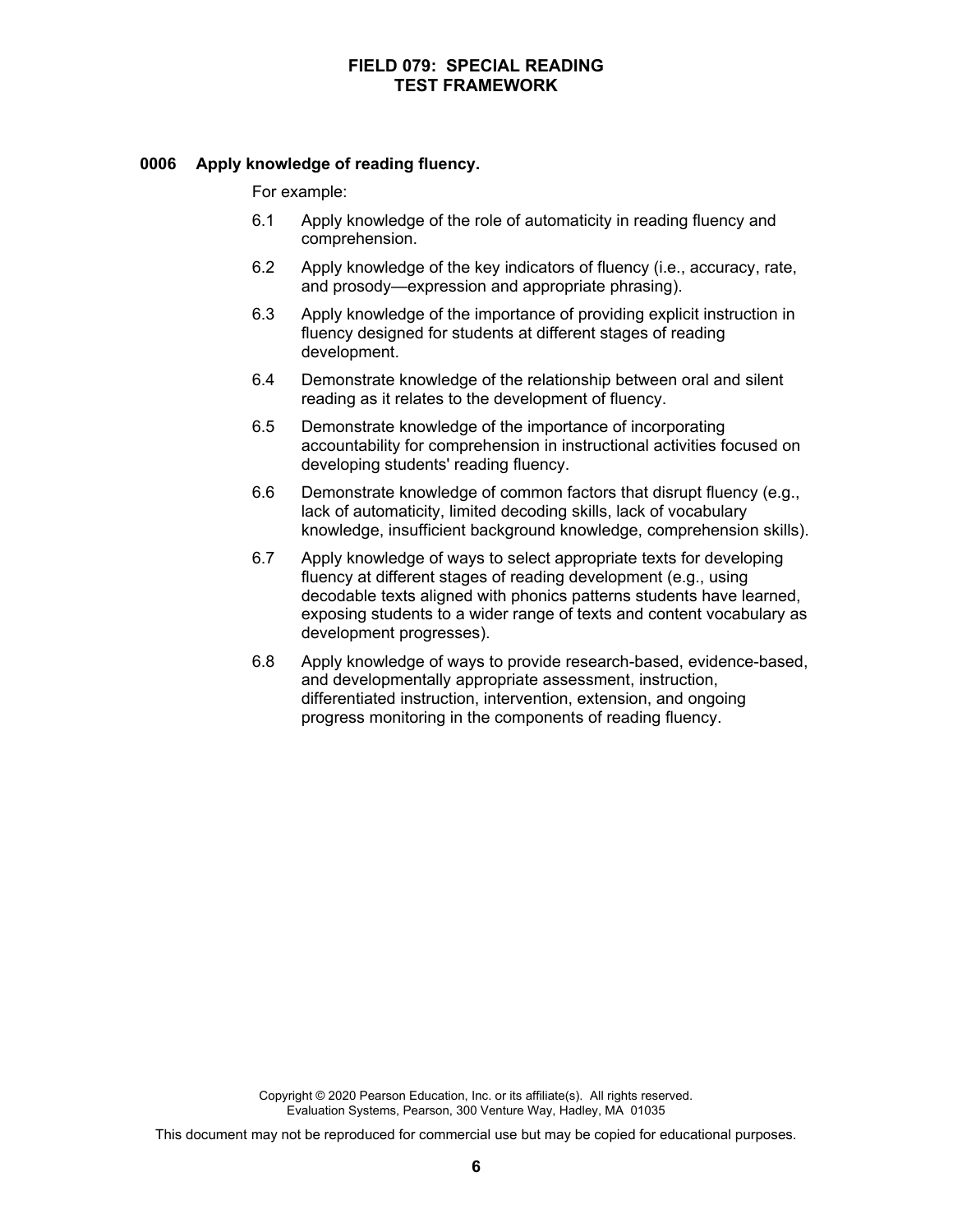### **0007 Apply knowledge of vocabulary and academic language.**

For example:

- 7.1 Apply knowledge of the development of vocabulary and academic language (i.e., the language used in books, tests, and other formal writing) and the correlation between vocabulary knowledge and academic achievement.
- 7.2 Apply knowledge of the importance of early, robust, and explicit language experiences and oral language activities to promote and support students' vocabulary and academic-language development.
- 7.3 Apply knowledge of components of effective vocabulary instruction, including instruction of content-area vocabulary (e.g., explicitly teaching words and word-learning strategies, promoting word consciousness and a love of words, encouraging and supporting wide reading, providing meaningful exposure and opportunities to use new vocabulary).
- 7.4 Demonstrate knowledge of the different levels of vocabulary knowledge (i.e., unfamiliar with the word, familiar with the word but not its meaning, able to recognize the word in context, and able to use the word correctly).
- 7.5 Demonstrate knowledge of the tiers of vocabulary words (i.e., Tier One—found in everyday speech, Tier Two—general academic, and Tier Three—academic discipline-specific) and ways to prioritize words selected for explicit instruction that are central to the meaning of a specific text and/or likely to be used frequently among texts.
- 7.6 Apply knowledge of strategies for promoting word study, including explicit instruction in word meanings, synonyms, antonyms, figurative language, multiple-meaning words, and idioms.
- 7.7 Apply knowledge of ways to use morphemic analysis (e.g., examining roots, prefixes, and suffixes of words) and etymology (e.g., common English roots and affixes derived from Greek and Latin) to determine words' meanings.
- 7.8 Apply knowledge of independent strategies for building vocabulary and for verifying the meanings and pronunciations of unfamiliar words or words with multiple meanings (e.g., reference materials, context clues, semantic and syntactic cues).
- 7.9 Apply strategies to scaffold vocabulary instruction for at-risk readers (e.g., visual-tactile kinesthetic supports, cognates, additional oral rehearsal of vocabulary).
- 7.10 Apply knowledge of ways to select and use developmentally appropriate oral language and writing processes to support and reinforce students' development in vocabulary and academic language.

Copyright © 2020 Pearson Education, Inc. or its affiliate(s). All rights reserved. Evaluation Systems, Pearson, 300 Venture Way, Hadley, MA 01035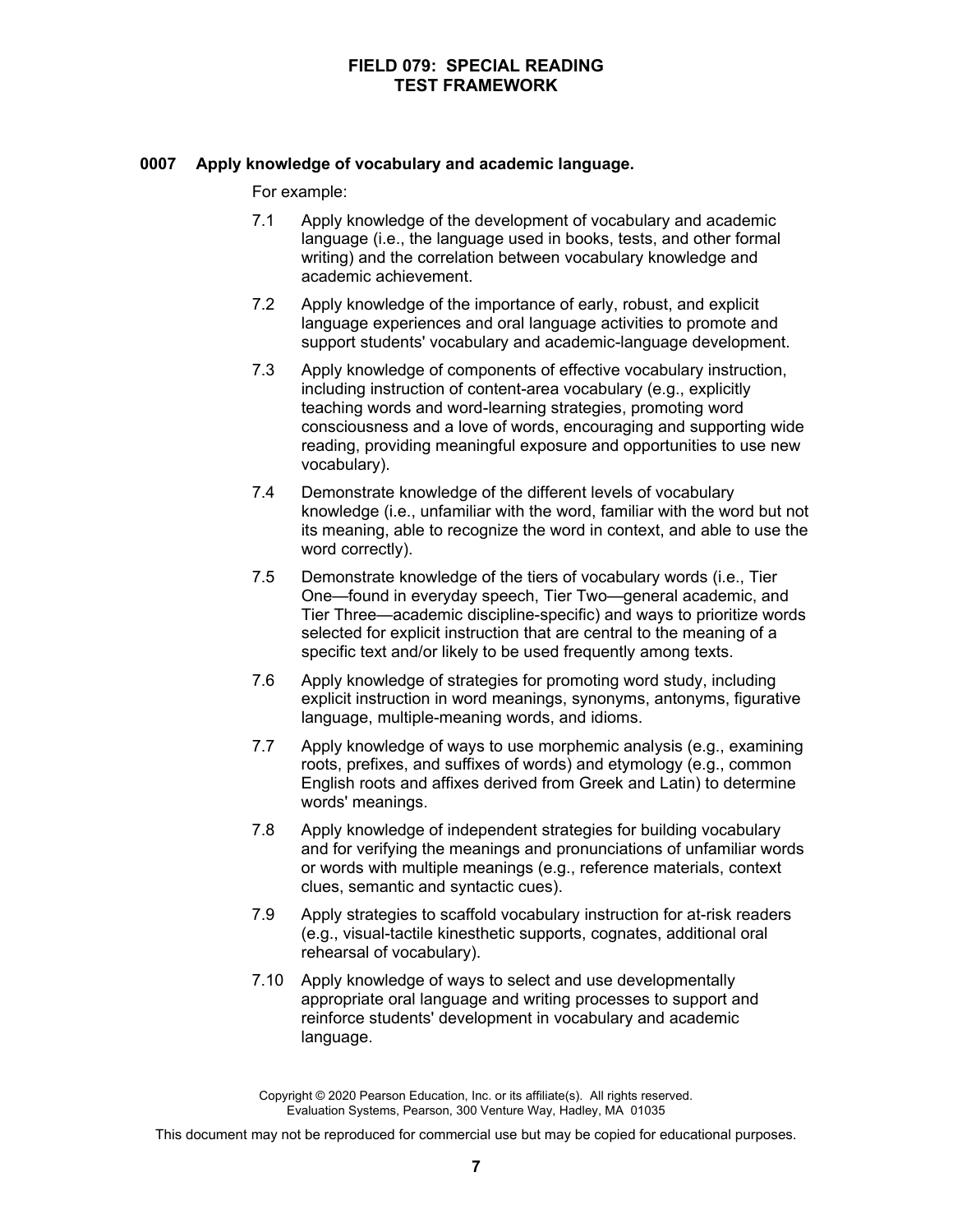7.11 Apply knowledge of ways to provide research-based, evidence-based, and developmentally appropriate assessment, instruction, differentiated instruction, intervention, extension, and ongoing progress monitoring in vocabulary and academic language.

#### **READING COMPREHENSION**

#### **0008 Apply knowledge of comprehension and analysis of informational texts.**

For example:

- 8.1 Apply knowledge of key concepts in the comprehension and analysis of informational texts, including reading for understanding, setting a purpose for reading, adjusting reading approaches according to the reading purpose (e.g., skimming, scanning, close reading), and making connections from text to self, text to text, and text to world.
- 8.2 Apply knowledge of strategies for promoting reading comprehension of informational texts at the literal, inferential, and evaluative levels.
- 8.3 Demonstrate knowledge of various informational text types (e.g., narrative, explanatory, opinion, persuasive, argumentative) and genres (e.g., history, biographies, journals, news articles) from a variety of cultures and time periods.
- 8.4 Demonstrate knowledge of strategies for teaching students how to use organizational text structures (e.g., compare/contrast, cause/effect, chronological, problem/solution) and text features (e.g., graphs, photographs, maps, charts) to enhance comprehension of informational texts.
- 8.5 Apply knowledge of factors that can affect reading comprehension (e.g., lack of automaticity, limited decoding skills, lack of vocabulary knowledge, insufficient background knowledge, syntactic difficulties) and strategies for scaffolding and facilitating students' comprehension and analysis of informational texts.
- 8.6 Apply knowledge of appropriate strategies students can use independently to support their own understanding and analysis of informational texts (e.g., prior knowledge, self-monitoring, summarization, think-alouds, questions/questioning, determining importance, synthesis, visualization).
- 8.7 Apply knowledge of ways to promote critical thinking about informational texts by modeling and guiding students in constructing critical/higher-order questions (e.g., questions related to sources; validity; bias; voices and perspectives, both present and absent).

Copyright © 2020 Pearson Education, Inc. or its affiliate(s). All rights reserved. Evaluation Systems, Pearson, 300 Venture Way, Hadley, MA 01035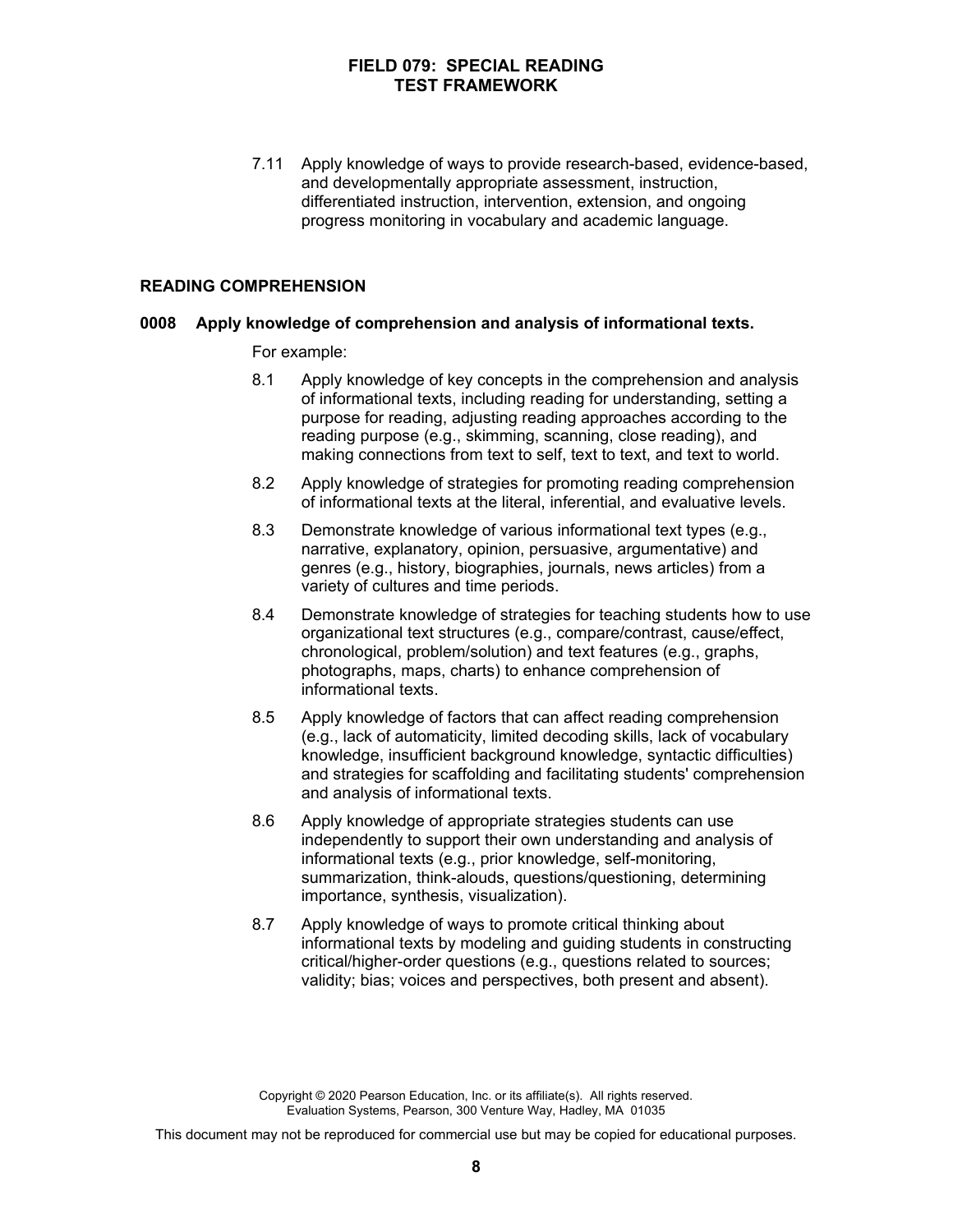- 8.8 Apply knowledge of the close-reading process and ways to provide explicit instruction and to model and guide students' use of various comprehension strategies (e.g., text-based questioning, analyzing vocabulary) that support understanding and analysis of complex informational texts.
- 8.9 Apply knowledge of ways to select and use developmentally appropriate oral language and writing processes to support and reinforce students' development in comprehension and analysis of informational texts and strategies for promoting students' reading and writing in disciplinary literacy to meet instructional goals.
- 8.10 Apply knowledge of ways to provide research-based, evidence-based and developmentally appropriate assessment, instruction, differentiated instruction, intervention, extension, and ongoing progress monitoring in the comprehension and analysis of informational texts.

#### **0009 Apply knowledge of comprehension and analysis of literary texts.**

For example:

- 9.1 Apply knowledge of key concepts in the comprehension and analysis of literary texts, including reading for understanding; setting a purpose for reading; adjusting reading approaches according to the reading purpose (e.g., skimming, scanning, close reading); and making connections from text to self, text to text, and text to world.
- 9.2 Apply knowledge of strategies for promoting reading comprehension of literary texts at the literal, inferential, and evaluative levels.
- 9.3 Demonstrate knowledge of various literary text features (e.g., pictures, predictability) and genres (e.g., fiction, science fiction, poetry, drama) from a variety of cultures and time periods.
- 9.4 Demonstrate knowledge of strategies for teaching students how to use organizational text structures (e.g., beginning, middle, end) and story elements (e.g., characters, plot, problem, solution, theme) to enhance comprehension of literary texts.
- 9.5 Apply knowledge of factors that can affect reading comprehension (e.g., lack of automaticity, limited decoding skills, lack of vocabulary knowledge, insufficient background knowledge, syntactic difficulties) and strategies for scaffolding and facilitating students' comprehension and analysis of literary texts.
- 9.6 Apply knowledge of appropriate strategies students can use independently to support their own understanding and analysis of literary texts (e.g., prediction, visualization, prior knowledge, selfmonitoring, summarization, think-alouds, questioning, determining importance, synthesis).

Copyright © 2020 Pearson Education, Inc. or its affiliate(s). All rights reserved. Evaluation Systems, Pearson, 300 Venture Way, Hadley, MA 01035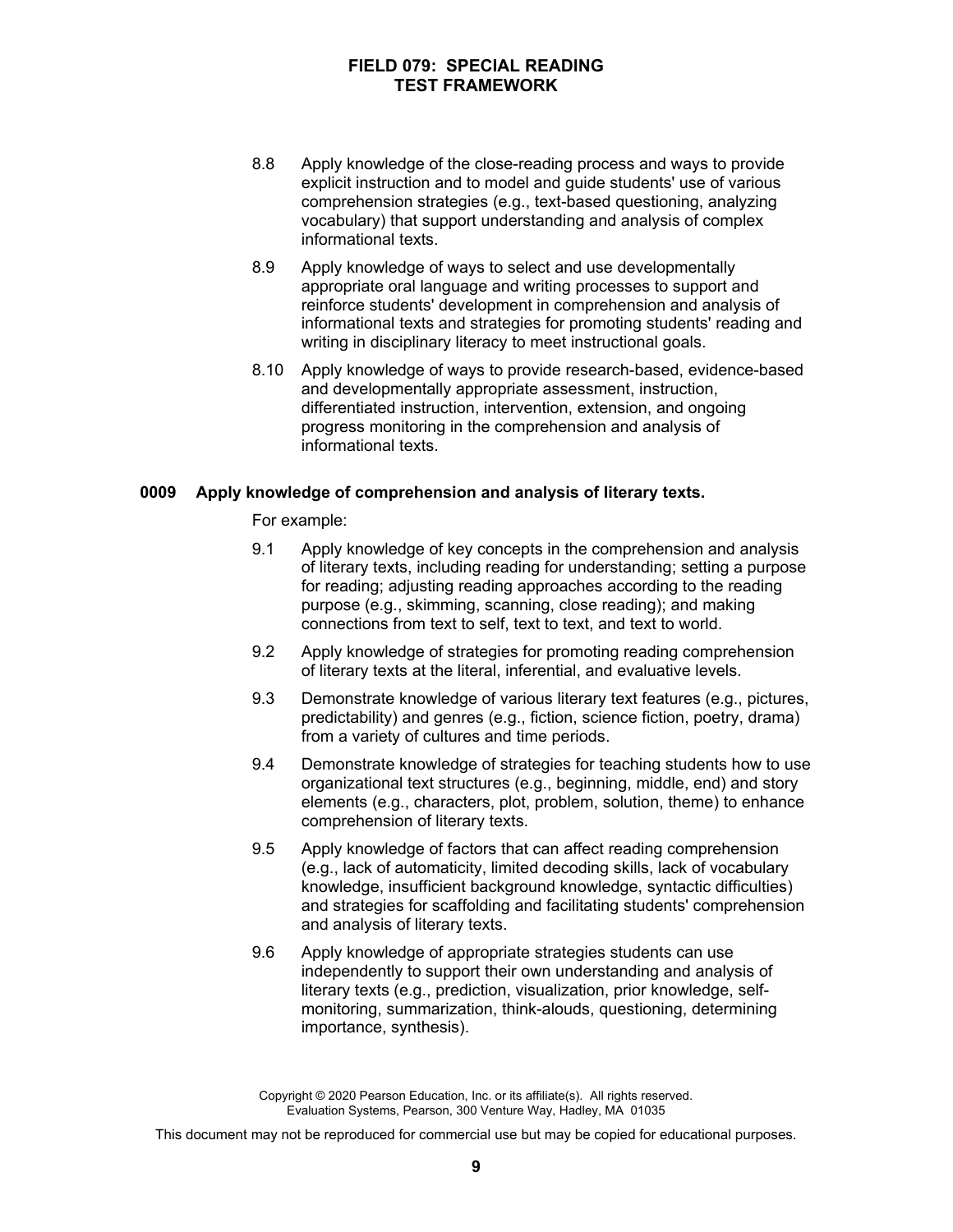- 9.7 Apply understanding of ways to promote critical thinking about literary texts by modeling and guiding students in constructing critical/higherorder questions (e.g., questions related to bias; questions related to voices and perspectives, both present and absent).
- 9.8 Apply knowledge of the close-reading process and ways to provide explicit instruction and to model and guide students' use of various comprehension strategies (e.g., text-based questioning, analyzing vocabulary) that support understanding and analysis of complex literary texts.
- 9.9 Apply knowledge of ways to select and use developmentally appropriate oral language and writing processes to support and reinforce students' development in comprehension and analysis of literary texts and strategies for promoting students' reading and writing in disciplinary literacy to meet instructional goals.
- 9.10 Apply knowledge of ways to provide research-based, evidence-based, and developmentally appropriate assessment, instruction, differentiated instruction, intervention, extension, and ongoing progress monitoring in comprehension and analysis of literary texts.

# **CLASSROOM ENVIRONMENT AND PROFESSIONAL LEARNING**

#### **0010 Apply knowledge of the literacy-rich classroom environment.**

For example:

- 10.1 Demonstrate knowledge of skills and strategies for creating and maintaining a physical environment that promotes literacy development of all students, such as using classroom arrangements that support a variety of grouping strategies and providing access to reading materials (e.g., books, magazines, journals, media) of diverse topics, genres, and reading levels.
- 10.2 Apply knowledge of skills and strategies for creating and maintaining a social learning environment that reflects and values diversity and promotes respect for all students.
- 10.3 Apply knowledge of strategies for promoting students' discussions surrounding texts (e.g., book groups, literature circles, class discussions) and their sense of belonging to a community of readers.
- 10.4 Apply knowledge of strategies for promoting students' independent reading (e.g., teaching students how to self-select a variety of materials, allotting class time for independent reading).
- 10.5 Apply knowledge of strategies for promoting community–school and home–school connections and collaborating with families in promoting students' literacy development.

Copyright © 2020 Pearson Education, Inc. or its affiliate(s). All rights reserved. Evaluation Systems, Pearson, 300 Venture Way, Hadley, MA 01035